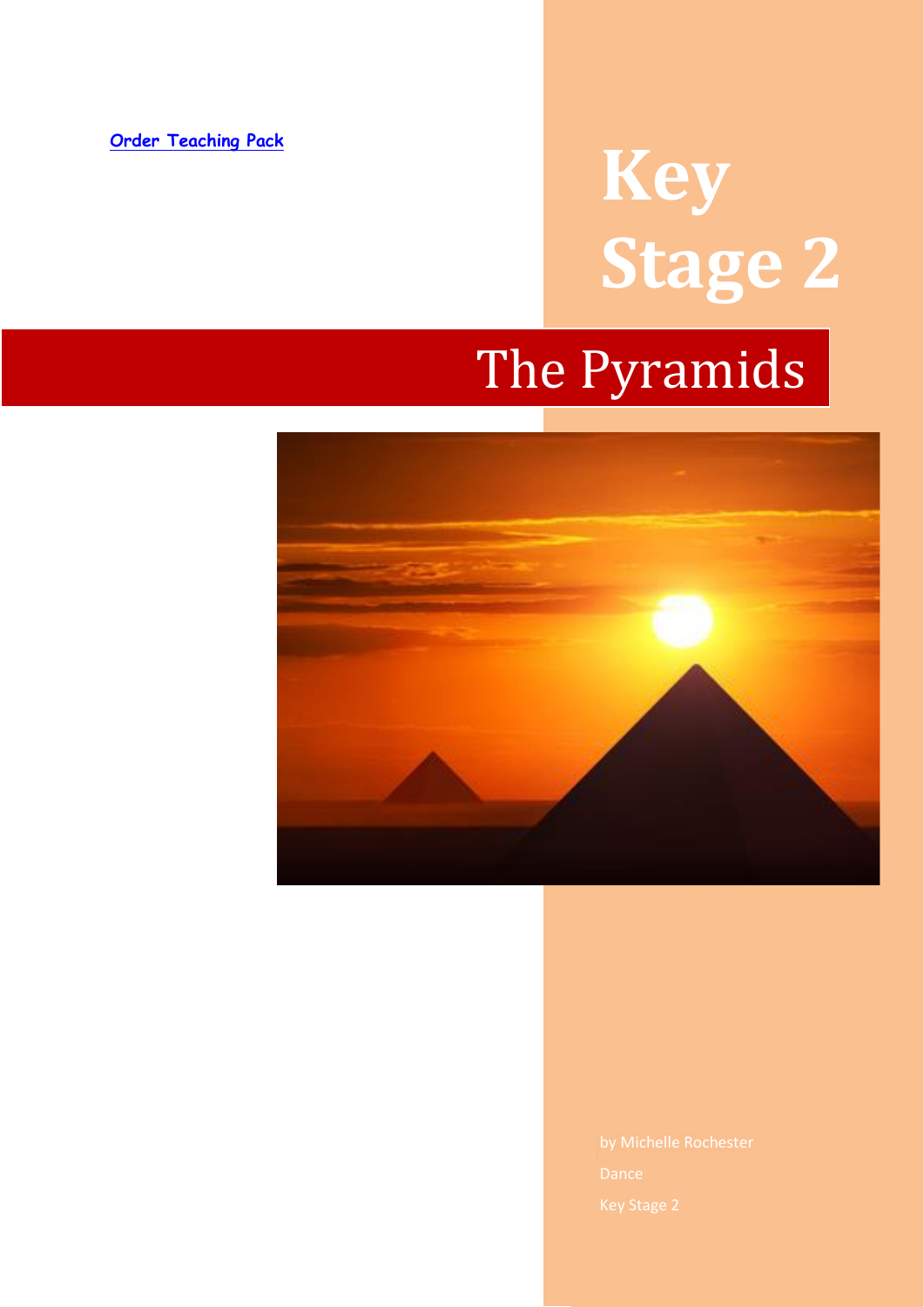# **Lesson Plan for Key Stage 2 Dance**

#### **[Order Teaching Pack](https://www.dancenotes.co.uk/downloads/the-pyramids/)**

#### Curriculum Objectives:

- Apply & develop a broad range of movement skills
- Learn how to use these in different ways
- Link them to make actions & sequences of movement
- Enjoy communicating and collaborating with each other
- Develop an understanding of how to improve
- Learn how to evaluate and recognise own success

#### Learning Outcomes:

- Use a variety of movements in isolation and combination
- Develop flexibility, strength, technique, control and balance
- Perform dances using a range of movement patterns
- Compare and evaluate performances against previous ones
- Demonstrate improvement to achieve personal targets

### Unit Contents:

Week 1: Sad Solo / Trapping Duet

Week 2: Rehearsal

Week 3: Building section

Week 4: Pyramid

Week 5: Evaluate & Improve

Week 6: Performance

#### Dance Notes CD Tracks Used

- *["Sorrow"](http://www.dancenotes.co.uk/DN4player_files/sorrow.mp3)*
- *["Hope"](http://www.dancenotes.co.uk/DN4player_files/hope.mp3)*
- *["Anger"](http://www.dancenotes.co.uk/DN4player_files/anger.mp3)*
- *["Cut To The Chase"](http://www.dancenotes.co.uk/DN4player_files/cuttothechace.mp3)*
- *["Drum Talk"](http://www.dancenotes.co.uk/DN4player_files/drumtalk.mp3)*
- *"[Behold The tomb](http://www.dancenotes.co.uk/DN3player_files/beholdthetomb.mp3)"*
- *"[Awakening](http://www.dancenotes.co.uk/DN2player_files/awakening.mp3)"*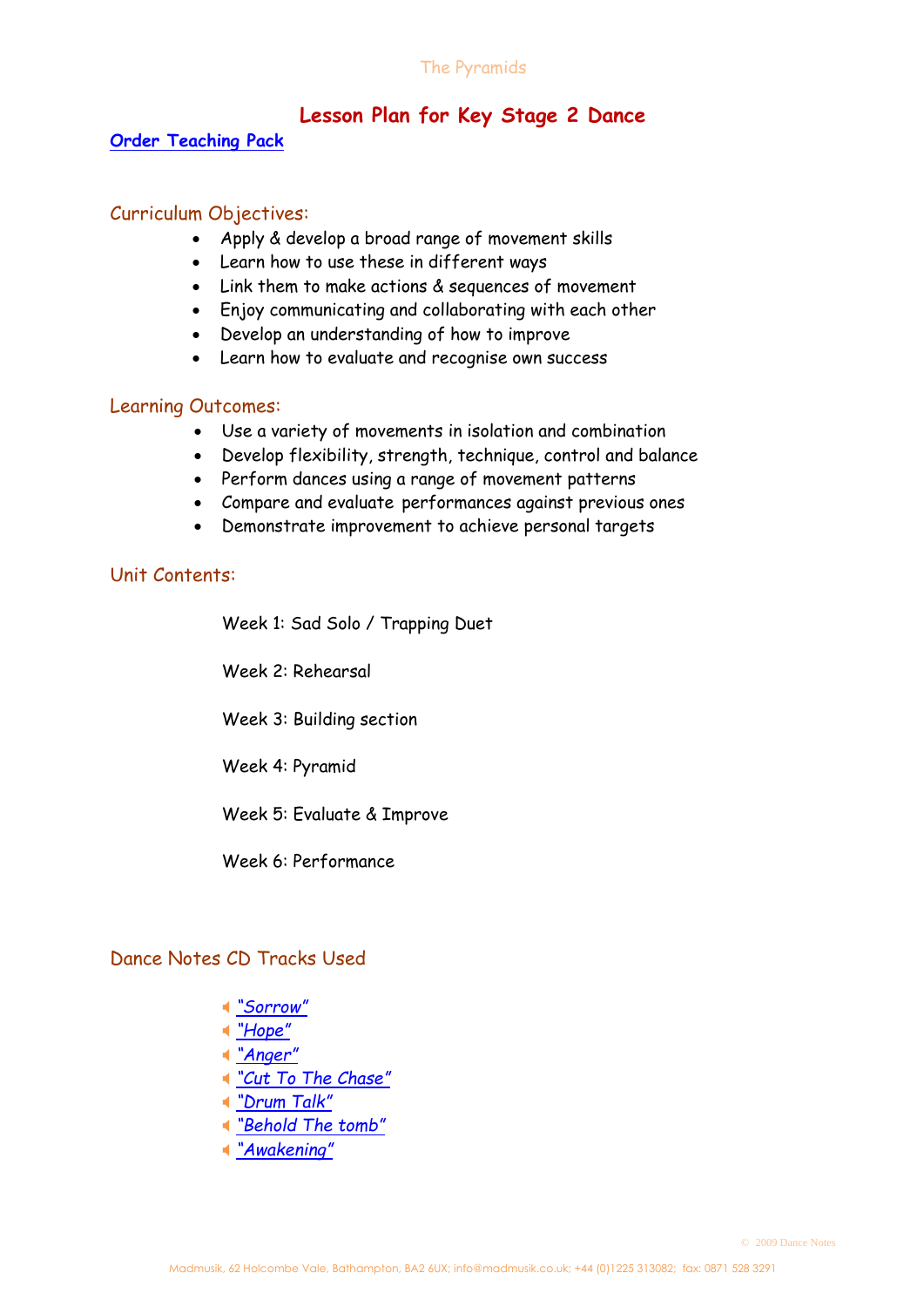# **Week 1: Sad Solo / Trapping Duet**

#### **[Order Teaching Pack](https://www.dancenotes.co.uk/downloads/the-pyramids/)**

#### **Starter**

Discuss the topic of Ancient Egyptians: consider the work involved in building the pyramids and how servants/slaves were sometimes used.

Discuss the type of movements needed for a sad dance representing the Pyramid builders.

#### Warm up *["Sorrow"](http://www.dancenotes.co.uk/DN4player_files/sorrow.mp3)*

Let the music set the scene. Begin with small circles; then develop these to travel changing level and direction - around the space, leading with different body parts and remembering the stimulus of sadness.

#### Main *["Sorrow"](http://www.dancenotes.co.uk/DN4player_files/sorrow.mp3)*

- A Find a partner. Partner "A" will use body parts to trap partner "B" using circular shapes, Partner "A" will escape. Do this at least 4 times (in 4 different ways).
- B Half the class shows their work, then the other. Discuss how they can be improved by adding moves such as rolling, turning, and jumping and by altering the speed at different times.
- $C$  All the "A"s will stand at the back of the room glaring at partner "B" performing their Sad solo, after 16 counts the "A"s begin to walk towards the "B"s until teacher fades the music and changes track.

#### D *["Anger"](http://www.dancenotes.co.uk/DN4player_files/anger.mp3)*

Suddenly with the change of music the "A"s begin to trap their partners.

#### Cool Down *["Sorrow"](http://www.dancenotes.co.uk/DN4player_files/sorrow.mp3)*

Use the warm – up to cool down stretching through each position.

#### Key Vocabulary:

*Levels, direction, trapping.*